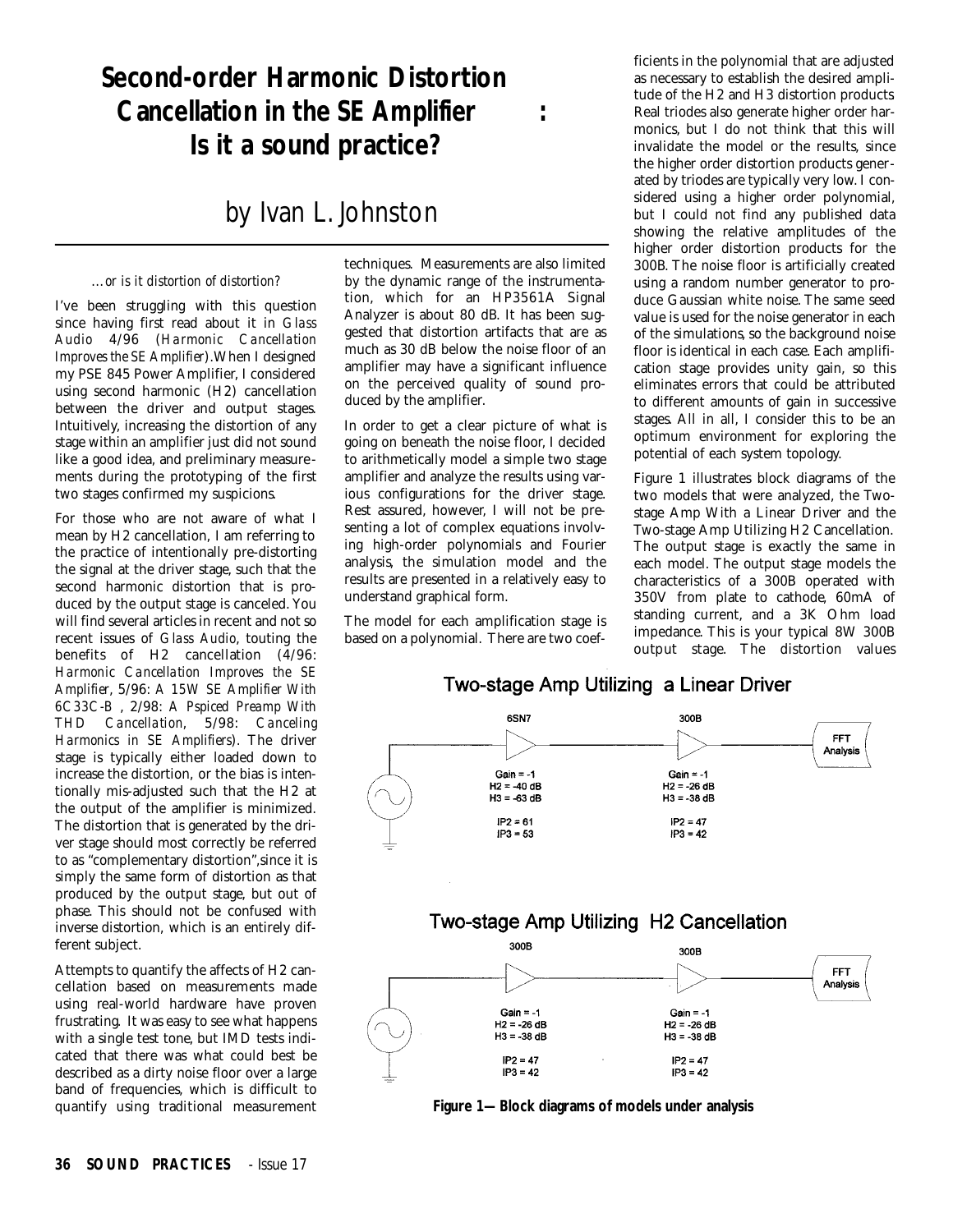

(H2=–26dB and H3=–38dB) and operating points were taken directly from the Western Electric data sheets. Figure 2 illustrates the response of this stage, with a sinusoidal test signal applied to the input.

The driver stage for the first model simulates the characteristics of the 6SN7 used with transformer coupling and a cathode resistor bypass capacitor. The distortion figures for this stage (H2=–40dB, H3=–63dB) were taken from Lynn Olson's excellent article that appeared in *Glass Audio 4/97* (*Sound of the Machine: The Hidden Harmonics Behind THD*),and represents the distortion of the driver stage at 50Vrms, which is just sufficient to drive the 300B output stage to full power. Figure 3 illustrates the distortion characteristics of this driver stage, again with a sinusoidal test signal applied to the input.

The driver stage for the second model, the model utilizing H2 Cancellation, utilizes the 300B model for both the driver and the output stage. This is representative of using a 300B to drive a 300B, with direct coupling and the exact same load impedance for both stages, the theoretical optimum application of complementary distortion.

The plots of the results were made by performing an 4096-point Fast-Fourier Transform (FFT) on the output of each model. I used a Hanning function to compensate for the bin spreading that results from the finite number of samples that are processed by the FFT, so the results are quite accurate. These plots are analogous to what you would see on a spectrum analyzer. The x-axis represents frequency relative to the sample rate, which in this case is 100kHz, so the x-axis value of 0.1 corresponds to 10 kHz.The y-axis represents the amplitude on a logarithmic scale, so the measurements are in decibels (dB) relative to an arbitrary reference.

Let us first examine what happens when a single tone is processed through these two different amplifier models. Figure 4 illustrates the spectrum of the output of the first amplifier model, with the linear driver stage, reproducing a single test tone. Notice that there are distortion products extending to the seventh harmonic. How can this be, the model of each amplifier stage only produces H2 and H3? The answer is simple, the H2 and H3 produced by the driver stage are turned into H4 and H6 in the output stage, and the H5 and H7 are intermodulation distortion (IMD) products. These higher order distortion products are literally "distortion of distortion." Figure 5 illustrates the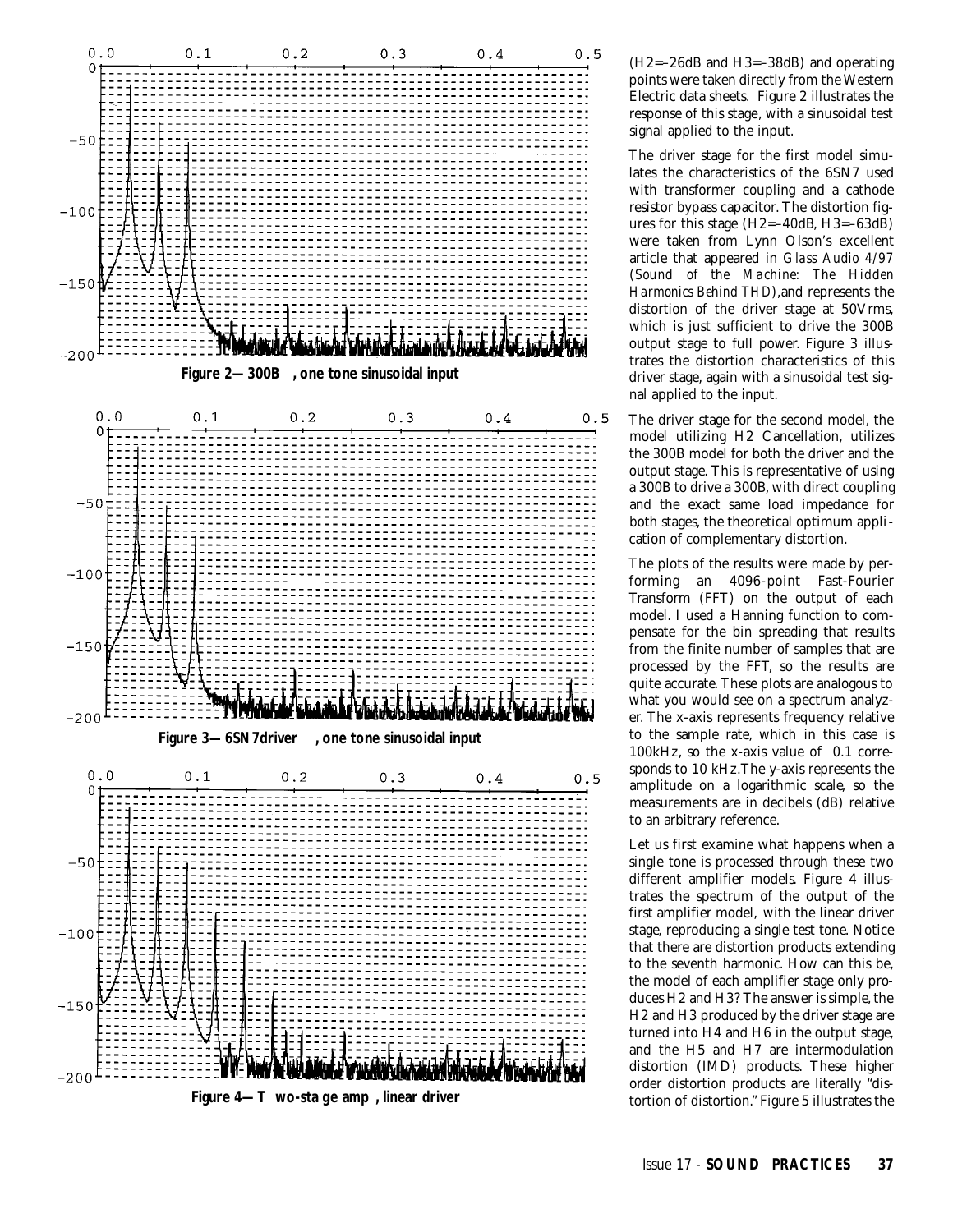output of the model using the non-linear driver stage. As expected, you can see that the H2 level has been reduced approximately 25 dB. There is a price for this reduction in H2, however, note the large increase in the higher order harmonics. The H3 has been increased by 6 dB (6 dB is a doubling of the distortion!), the H4 has increased by 6 dB, the H5 has increased by 22 dB, the H6 has been increased by 34 dB, and the H7 has been increased by 42 dB.

Figure 6 and Figure 7 illustrate the results for the two models when simulating a twotone intermodulation distortion test.Notice how the IMD products rapidly fall-off for the model using the linear driver stage. Close examination of the IMD products from the model using the non-linear driver stage, Figure 7, shows that there is suppression of some of the IMD products that are close-in,but again there are now IMD products that extend much higher in frequency.

#### **Conclusion**

I believe that Chapter 14 of the *Radiotron Designers Handbook* should be required reading for everyone involved in audio amplifier design. Langford-Smith discusses some studies performed by Olson and Shorter, in which it was found that the higher order harmonic distortion products should be weighted, in order to make these measurements correlate with subjective listening tests. Olson's study suggested a weighting factor in which the measurements for each harmonic should be multiplied by the harmonic number, while Shorter's results suggested that the measurements should be multiplied by the square of the weighting factor!

Clearly there is a price for the reduction in H2 that the cancellation technique provides. The third and higher order harmonic distortion products that are generated by the driver are additive to the third and higher order distortion products that are generated by the output stage. By directly additive, I mean that the percentage of each harmonic at the output of the amplifier (excluding the H2 component) is approximately the peak sum of the distortion produced by the driver and output stages, not the RMS sum.The THD (the sum of all the harmonics taken as a whole) is always the RMS value of all the harmonics, which is why you end up with a lower THD measurement when you cancel out the large H2 component.The IMD test results are more difficult to interpret,but it is fair to say that there are more IMD products generated when using the non-linear driver stage,